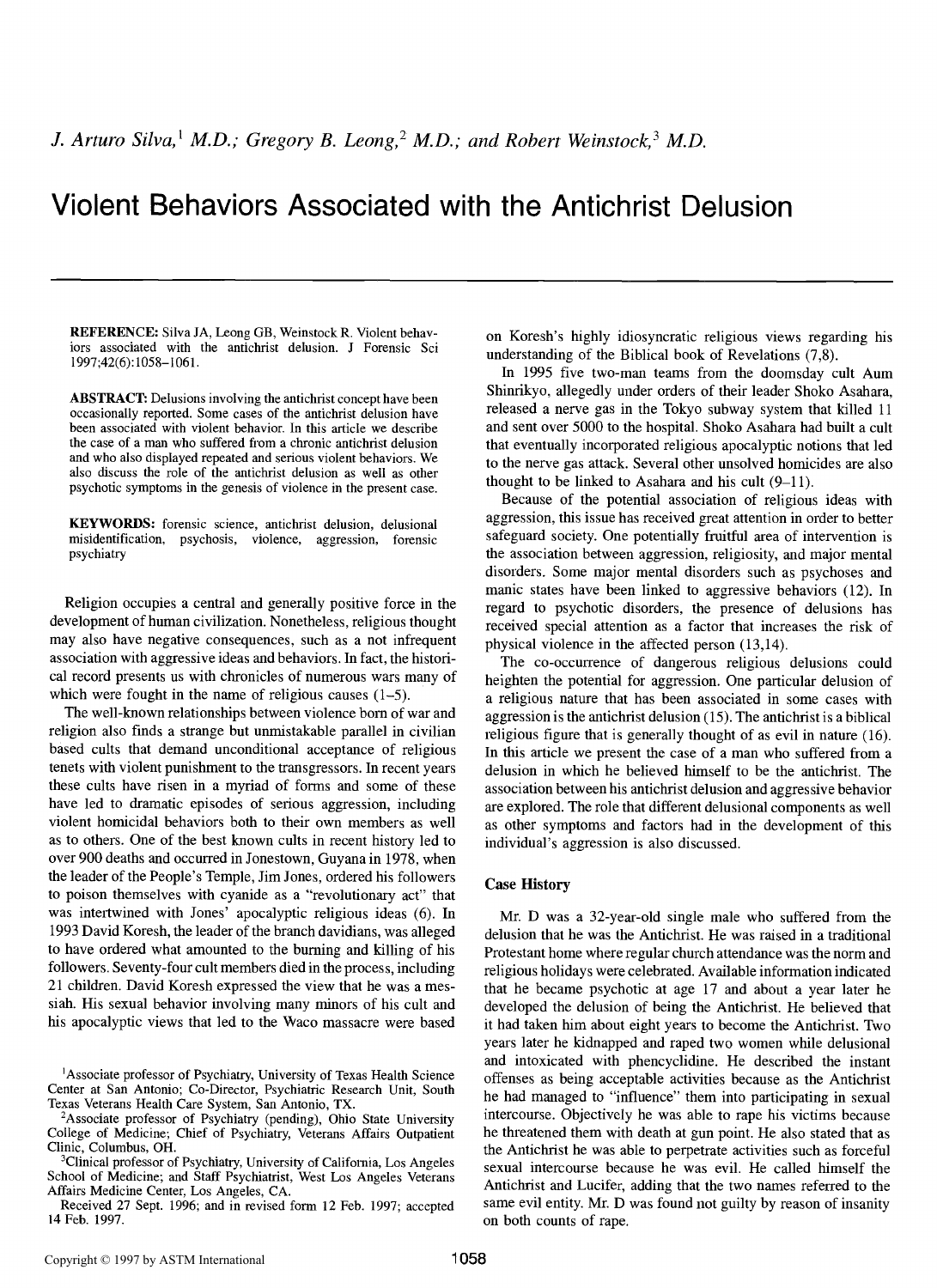Mr. D's Antichrist delusion was chronic and he continued to be confined in a hospital for the criminally insane. He was last evaluated during his ninth year of confinement. At that time he stated that he was the Antichrist and that he was going to bring Armageddon upon the human race. Specifically he explained that a great portion of the human race could perish as a result of his activities as the Antichrist. He also complained that several members of the hospital staff had attempted to take his mind and powers in order to deprive him of the powers of the Antichrist, but added that they would only succeed at times. He also believed that Mr. E, a member of the hospital staff, had studied Mr. D's body chemistry and thought, and with the aid of special machines had succeeded in making physical replicas of Mr. D. He believed that these replicas were controlled by spirits that were positioned in the bodily replicas by Mr. E. Mr. D also believed that the bodies of many members of the hospital staff no longer exhibited their personalities, but added that Mr. E had placed spirit minds in their bodies substituting the original minds in the process and would thus be able to control the staff. Mr. D also believed that the hospital where he resided was not a real hospital, adding that only initially was he deceived into believing that he was in a real hospital. He did not, however, believe that there were several replicas of the hospital.

Because Mr. D believed that he was being harmed by hospital staff and by patients, and because he believed he was destined to destroy the human race, he engaged in numerous physical fights with both patients and hospital staff. He also expressed fears that others would like to perform anal intercourse with him, because they believed that he was a homosexual. He suffered from insomnia claiming that he needed to stay awake because he feared physical, including sexual, attacks from others. He also stated at times that he needed to hit people in order not to lose his abilities and powers as the Antichrist. Mr. D. displayed a labile mood. His insight was impaired in that he was delusional and also did not believe that he was mentally ill. His thought processes were consistent with loose associations. His thinking also was very concrete. At times he would report experiencing auditory and visual hallucinations. He was oriented to place and time. In the hospital Mr. D. also experienced difficulties with impulse control independent of his hostility. He would experience great difficulties in managing his money and would frequently overspend his money in the local canteen. He was unable to complete chores assigned to him because he would suddenly abandon what he was doing. He would also fail to stay in therapy groups because he would often leave to start other activities. His attention span was consistently low.

Mr. D's physical, including neurological, examination was unremarkable. His complete blood count, urinalysis, serum chemistries, and EEG were within normal limits. He had a history of regular alcohol and cannabis use of several years duration prior to his present confinement. He had no history of major medical problems.

Mr. D met DSM-IV diagnostic criteria for paranoid schizophrenia, alcohol abuse, and cannabis abuse (17). He had been treated with multiple trials of antipsychotic medication for his psychosis, and carbamazepine as well as lithium to control his poor impulse control and aggression. In spite of continuous psychopharmacologic treatment in a high security psychiatric unit, he has only demonstrated little improvement regarding his impulsivity and aggression and his delusions have remained unchanged.

## **Discussion**

In 1996 Silva and colleagues noted that some delusions involving antichrist content could be categorized as a function of delusional

misidentification content (15). In delusions of misidentification the affected individual delusionally believes that radical changes in bodily and/or mental make-up occur in the self and/or others terminating in different identities from the originals (18). From the viewpoint of delusional misidentification it has been proposed that an antichrist delusion may be of two types. First, the affected individual believes that he or she is the Antichrist. Second, the affected individual may only delusionally misidentify others as the Antichrist. However, it should also be stressed that non-misidentification delusions involving antichrist content also exist. An example would be an individual who delusionally believes that the Antichrist is pursuing him or her but makes no claims that the Antichrist is identifiable. In this example, the Antichrist delusion is part of the picture of a broader generalized paranoia. Mr. D's antichrist delusions apply only to his own personal identity and are more consistent with the first type (15). Specifically, Mr. D. suffered from a syndrome of delusional misidentification of the self because he believed that he was mentally someone else other than his objective identity, namely the Antichrist. This delusion of personal identity is consistent with reverse Capgras syndrome, in which the individual believes that he or she have a different mind or is in the process of becoming mentally someone else (18-20).

Delusions of misidentification of the self are also well known to co-occur with delusions of misidentification of others (20,21). Mr. D also believed that numerous members of the hospital staff no longer had their minds, but instead harbored the minds of spirits, or else they were controlled by the mind of another hospital staff member. Furthermore, no changes in bodily makeup were postulated. This presentation is consistent with a Capgras-spectrum delusion in which the misidentified object is conceptualized as harboring a different mind without changes in physical appearance (18). Mr. D also believed that physical replicas of him existed with personalities different than that of the patient. This presentation is consistent with a delusion of subjective misidentification (18.22).

Misidentification delusions have been studied from a forensic psychiatric point of view and it is known that these delusions may lead to serious aggressive behaviors (21), although this impression must be tempered with information indicating that many cases of delusional misidentification do not present with aggressive ideas or behaviors. Misidentification delusions of the self involving the Antichrist identity have not been frequently reported, however they can be of forensic psychiatric significance because they may be associated with serious aggression. In 1991 Driscoll and colleagues reported the case of a 48 year-old male who believed he was the Antichrist. This individual attempted to strangle his 83 year-old mother. He also had struck her in the head and shoulders with an 110 pound bar (23). In 1992 Silva and associates mentioned the case of a man who reported sexually molesting a child because the man believed himself to be the Antichrist (21). In 1996 Silva and colleagues reported the case of a 24 year-old man who delusionally believed he was the Antichrist and as a result had wanted to shoot people with a gun. He was known to harbor homicidal ideas when he believed he was the Antichrist (15). In Mr. D's case it is clear that at least part of his aggressive behavior was due to his antichrist delusion. More specifically, the case of Mr. D was consistent with an antichrist delusion of the self that brought about violent behavior toward others. In his case there was clear evidence that he physically harmed numerous people because he believed that it was his destiny as the Antichrist to harm and even kill people.

Mr. D did not reveal any delusions in which he believed that others were the Antichrist. Such delusions involving aggressive ideas and violent behaviors have been documented. In one case,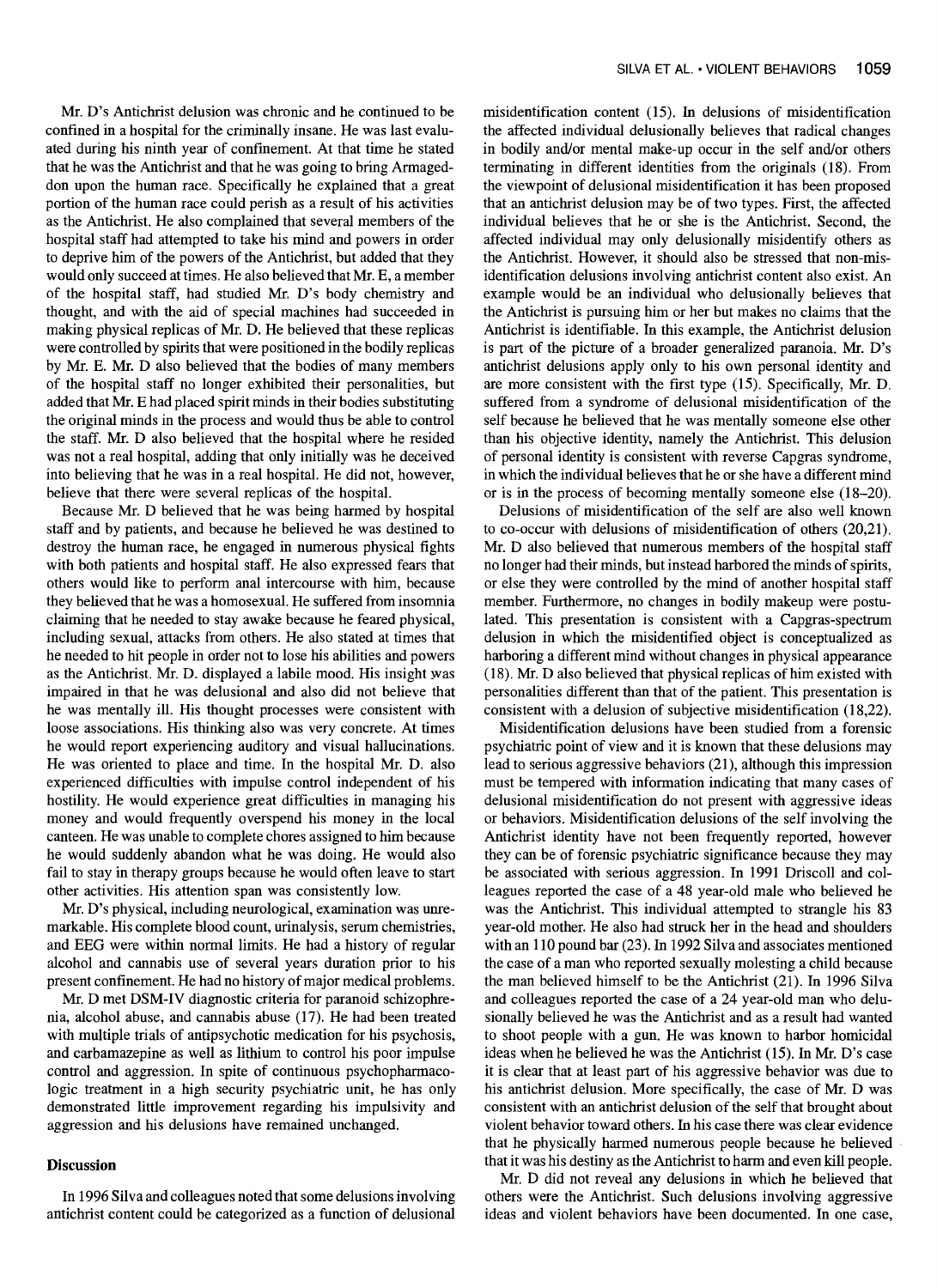for example, a man who angrily and delusionally believed that President Reagan was the Antichrist, was able to enter the President's residence before he was apprehended by the secret service (21). In another case a 25 year-old man suffering from schizophrenia stabbed and killed a social worker, believing in the process that he was killing the Antichrist (24). Although there is mounting evidence that antichrist delusions may be implicated in aggressive behaviors, we also emphasize that antichrist delusions without any association to dangerous behavior have also been documented (25). Moreover no epidemiologic evidence exists to indicate that antichrist delusions are more dangerous than other delusions.

Antichrist delusions often are part of a more elaborate multidelusion system. In the present case, the antichrist delusion was accompanied by a significant component of grandiosity to the point that Mr. D's antichrist delusion can also be conceptualized as a grandiose delusion. Mr. D's belief that as the Antichrist he was a powerful figure destined to change the course of humanity, further encouraged him to harm others. His grandiosity also further encouraged his belief that he could not be controlled by human beings. Mr. D also experienced paranoid delusions that others were trying to limit his antichrist powers and that in general they wanted to hurt him. This paranoid belief caused Mr. D to become fearful as well as angry toward those he believed wanted to harm him. This paranoid process led Mr. D to frequently attack others.

Mr. D also suffered from somatic delusions during which he believed that others would steal several parts from his body. These delusions contributed to his dangerousness because he blamed several patients for the alleged stealing of his body parts and then has proceeded to physically attack the putative thieves.

The dangerousness of these individuals may be not only due to the misidentification delusion itself, but also to the mood lability (26). Mr. D appeared to have significant difficulties with poor impulse control that found expression in areas besides hostility. For example, he would initially attend but would impulsively leave group therapy in order to engage in other activities that suddenly came to his mind. Prior to his hospitalization he was also known for spending money frivolously and to impulsively abuse drugs. Therefore, impulse control may be a factor independent of hostile delusional cognition that needs to be taken into account when evaluating aggressive behavior associated with delusional thinking. Moreover, Mr. D. suffered from serious abnormalities in attention and also evidenced thought disorder associated with loose associations. These symptoms would have likely precluded him from being able to reflect on his thoughts and emotions.

Delusional cognition like non-psychotic thinking may also be significantly influenced by the contemporaneous psychosociocultural milieu of the affected individual (27-30). This is especially true of religious delusions that depend in large part on the social and cultural milieu that spawns a specific religion. Thus for example, psychotic individuals raised in western countries with a Judeo-Christian tradition are more likely to experience the delusion that they are Christ than those living elsewhere (31). ff an individual misidentifies the self as an evil religious figure, then the specific cultural symbols that characterize that figure may very well have some impact on the genesis of aggression. In Mr. D's case he believed that the antichrist represented a figure intent on causing physical harm and even death on others, consistent with his interpretation of the Biblical Antichrist. The expectation on Mr. D's part that he had become an evil persona therefore fueled his tendency to become hostile, Such expectation can be conceptualized as a culturally formed pathway mediating an individual's tendency to engage in aggressive behaviors.

In addition to analyzing the antichrist delusion from a phenomenological and psychosocial viewpoint, it is important to stress that the formation of delusional thinking also appears to be related to underlying cerebral deficits that may themselves not be easily conceptualized in psychological terms. The available psychiatric literature suggests that right brain deficits may be particularly important in the causation of delusional misidentification syndromes (32,33). Other studies suggest that bilateral symmetrical abnormalities such as atrophy in the frontal lobe and temporal lobe areas of the brain may be present in individuals suffering from delusional misidentification (34,35). However more recent studies using brain neuroimaging technology suggest a more complex process in both hemispheres involving both bilateral as well as asymmetric patterns (36-38). The way in which the neural structures related to delusional misidentification are relevant to the neural substrates associated with violent behavior is unknown and therefore represents a potential area for the study of psychosis and aggression.

In conclusion, antichrist delusions are complex systems and many cases involve delusional misidentification. Some cases of the antichrist misidentification delusion may carry a significant risk for violence. In cases of antichrist delusional misidentification, other components such as paranoid, grandiose, and somatic delusions may also contribute to the genesis of violence. Moreover, other symptoms and predispositions such as hallucinations and impulsivity may be important contributors in the causation of aggression. Individuals who suffer from antichrist delusions should be carefully evaluated for risk of violence. However, it should also be stressed that antichrist delusions may not necessarily be associated with aggressive behaviors. Furthermore, the extent to which antichrist delusions lead to violent behaviors in comparison to other types of delusions remains unknown.

## **References**

- 1. Fuller JFC. Military history of the Western World, Vol. 1, From the earliest times to the Battle of Lopanto. Da Capo Press, New York, 1954.
- 2. Runciman S. A history of the Crusades, Vol. I, the First Crusade and the Foundation of the Kingdom of Jerusalem. Cambridge University press, New York, 1951.
- 3. Payne R. The history of Islam. Barnes and Noble, New York, 1959.
- 4. Guerra E The pre-Columbian mind. Seminar Press, New York, 1971.
- 5. Torres VG. E1 Sacrificio Humano Entre Los Mexicas. Fondo de Cultura Economica, Mexico City, 1985.
- 6. Galanter M. Cults, faith, healing and coercion. Oxford University Press, New York, 1989:119-24.
- 7. Baley B, Darden B. Mad man in Waco. WRS Publishing, Waco, Texas, 1993.
- Tabor JD, Gallaghor V. Why Waco? Cults and the battle for religious freedom in America. University of California Press, Berkley, California, 1991.
- 9. van Biema D. Prophet of poison. Time Magazine 1995 April 3;145(14):26-33.
- 10. Walsh J. Shoko Asahara: the making of a messiah. Time Magazine 1995 April 3;145(14):30-1.
- 11. Sayle M. Nerve gas and the four noble truths. The New Yorker 1996 April 1;72:56-62,64-71.
- 12. Yesavage JA. Bipolar illness: correlates of dangerous inpatient behavior. Br J Psychiatry 1983;143:554-7.
- 13. Taylor PJ, Garety P, Buchanan A, Reed A, Wessely S, Roy R, et al. Delusions and violence. In: Monahan J, Steadman HJ, editors. Violence and mental disorder: developments in risk assessment. Chicago: University of Chicago Press, 1994:161-82.